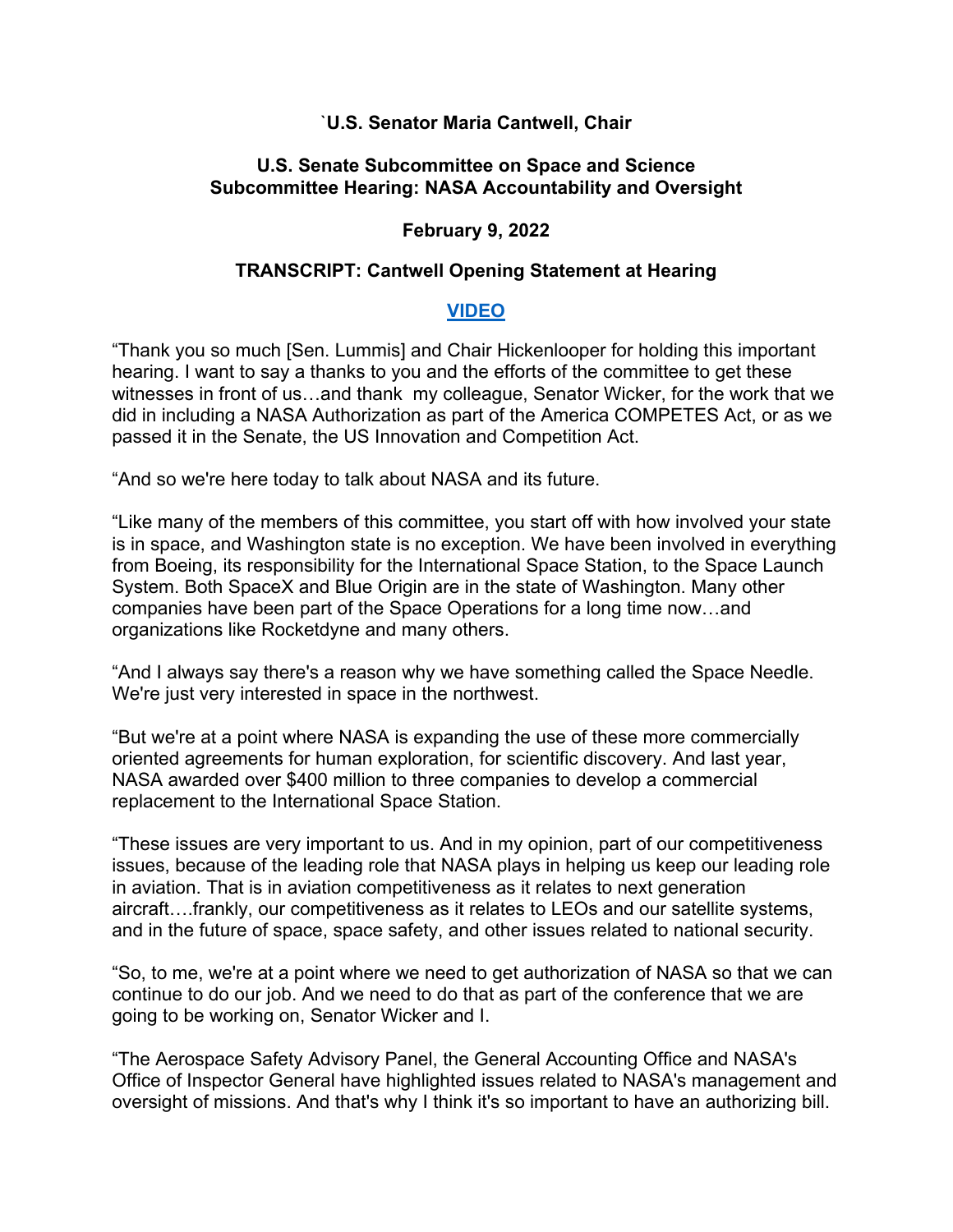"If this is such a critical mission for our country, if this is such a critical competitiveness issue, we can't wait five years for an authorization. We need the authorization and our committee needs to continue to do our oversight role.

"That oversight role is on both traditional acquisitions and more commercial partnerships. Programs like James Webb Telescope, which NASA successfully deployed last year, have issues of cost overrun and schedule and GAO first designated NASA's management as a high-risk area in 1990, due to its history of [persistent] cost and growth, schedule slippage in a majority of its larger systems.

"Both ASAP and NASA inspector general have critiqued NASA's lack of comprehensive and accurate cost estimates that account for all of Artemis programs. And the ASAP and GAO in particular have called for improved top-level management of Artemis and greater transparency on cost schedule, and decision-making processes. So, the purpose of this hearing is to examine what are those best practices for the management of that system.

"The message must be clear, regardless of the type of private sector partnership, when it comes to maximizing safety, managing risk, and minimizing cost and schedule growth, the execution and the national vision for SpaceX exploration: The buck stops with NASA. And so we have to figure out the way we're going to play our oversight role. Hard to play an oversight role without getting an authorization and making sure that our goals are set in that authorization.

"So obviously, NASA is ultimately accountable for those safe operations and technical excellence and delivering for its customers. And the amount of transformation that is continuing to happen. We learned very much from the 737 Max issues that system failures within the FAA's oversight caused us challenges. And we're now getting into this area of where we're really going to start thinking about commercial exploration.

"So we're excited about NASA's future. We're excited about the mission. We're excited about our competitiveness as a nation in this particular, very important area of the US economy. But we need to get an authorization bill and we need to have frequent authorizations, at least every five years, approved by Congress.

"This notion of going through the Appropriations Committee without the mission, the commitment, the foresight -- I would say to you is also why we haven't been able to always get the budget we want to see, because we haven't got everybody on board on the importance of this mission.

"Trust me, when you look at the overall budget for NASA, the numbers are not that great compared to all of the other things that we're doing in the federal government. When you look at the investment that we're making on those issues that I've just mentioned, aviation excellence, securing our future, the LEO and communication